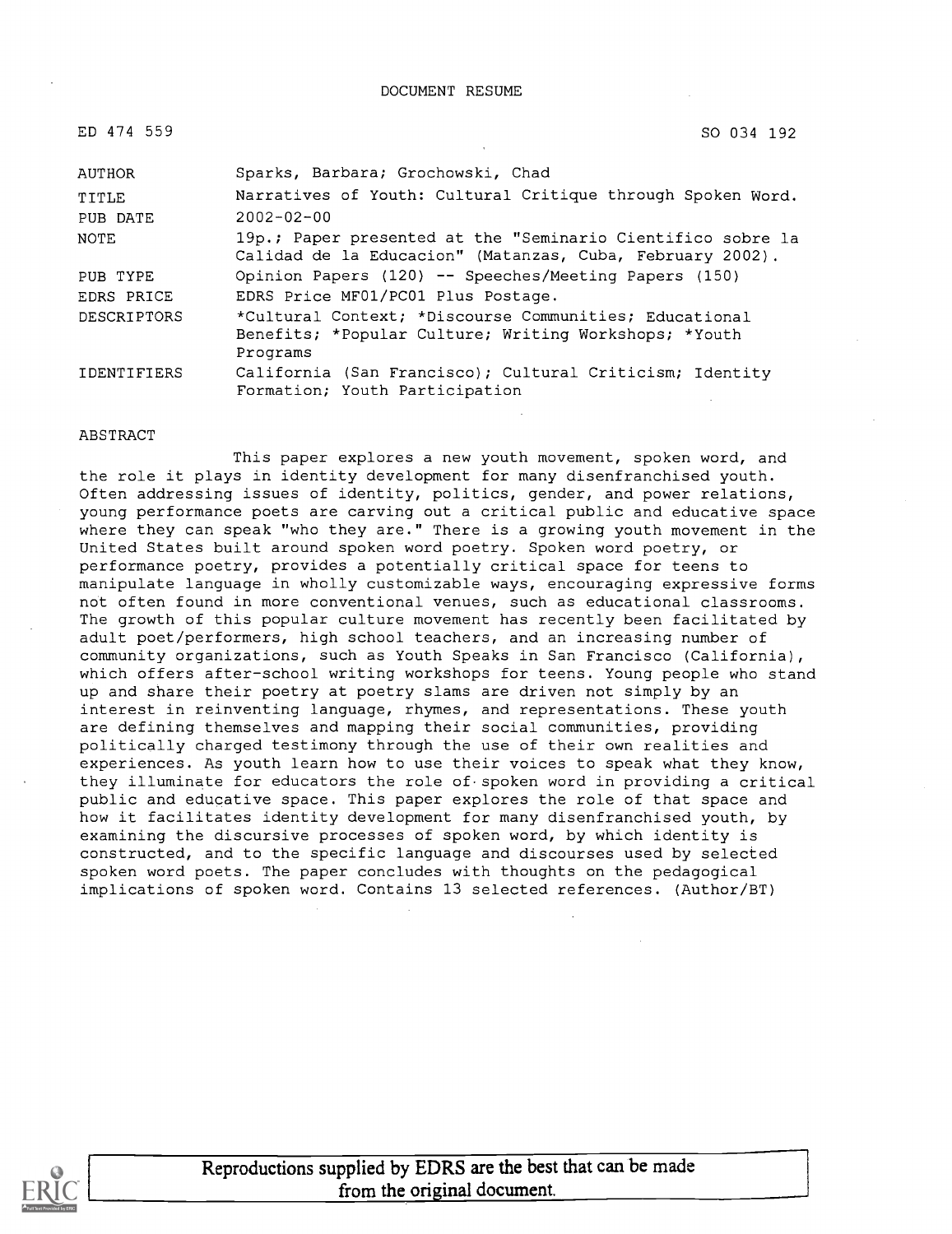# Narratives of Youth: Cultural Critique through Spoken Word.

Barbara Sparks Chad Grochowski

# SO 034 192

1

PERMISSION TO REPRODUCE AND DISSEMINATE THIS MATERIAL HAS BEEN GRANTED BY

<u>DarKs</u>

TO THE EDUCATIONAL RESOURCES INFORMATION CENTER (ERIC)

## BEST COPY AVAILABLE

2

U.S. DEPARTMENT OF EDUCATION<br>Office of Educational Research and Improvement<br>EDUCATIONAL RESOURCES INFORMATION<br>Let CENTER (ERIC)

IX This document has been reproduced as received from the person or organization originating it.

□ Minor changes have been made to improve reproduction quality.

Points of view or opinions stated in this document do not necessarily represent official OERI position or policy.

ED 474 559

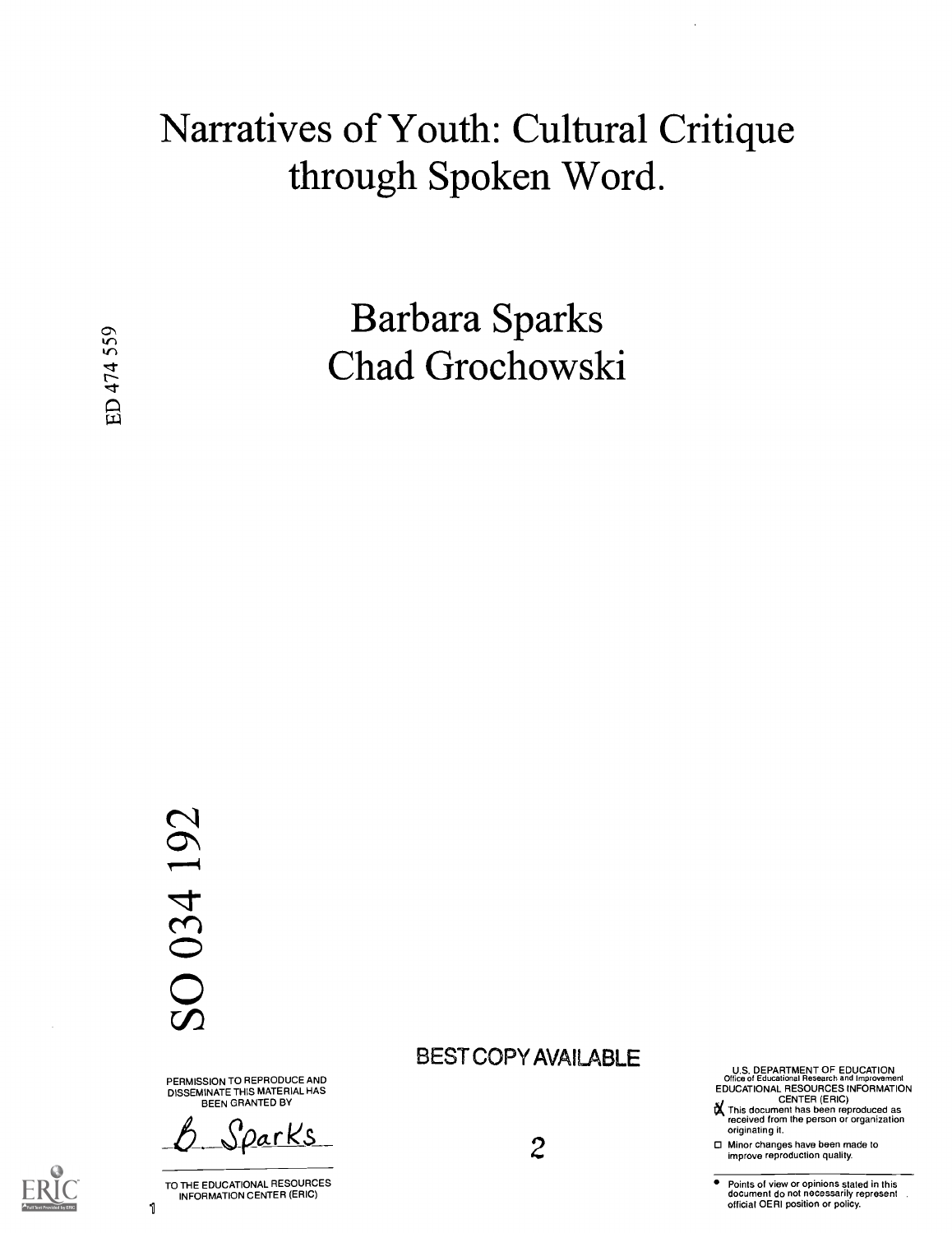#### Narratives of Youth: Cultural Critique Through Spoken Word

Barbara Sparks, North Carolina State University, USA Chad Grochowski, Youth Speaks, USA

Seminario Cientifico Sobre La Calidad De La Educaion Matanzas, Cuba, February 2002

#### Abstract

This paper explores a new youth movement, spoken word, and the role it plays in identity development for many disenfranchised youth. Often addressing issues of identity politics, gender and power relations young performance poets are carving out a critical public and educative space where they can speak who they are.

> I was erased from the start...when the bars were raised on my confinement I looked upward for hope...let me mutter the truth ...we are the youth, slash, the youth is me. I am the youth responding to the call of the wild and the spoken word is the wild, so spoken word is my morse code...because we feel it, that rhythm, that rhythm that screams the war cries of youth rise.

(Rafael Casal, 2001)

There is a growing youth movement in the United States built around spoken word poetry. Spoken word poetry, or performance poetry, provides a potentially critical space for teens to manipulate language in wholly customizable ways encouraging expressive forms not often found in more conventional venues such as educational classrooms. The growth of this popular culture movement, "fueled by an already existing schism between "in school" and "out of school" culture grew with unofficial curricula and learning settings" (Dimitriadis, 2001) and has recently been

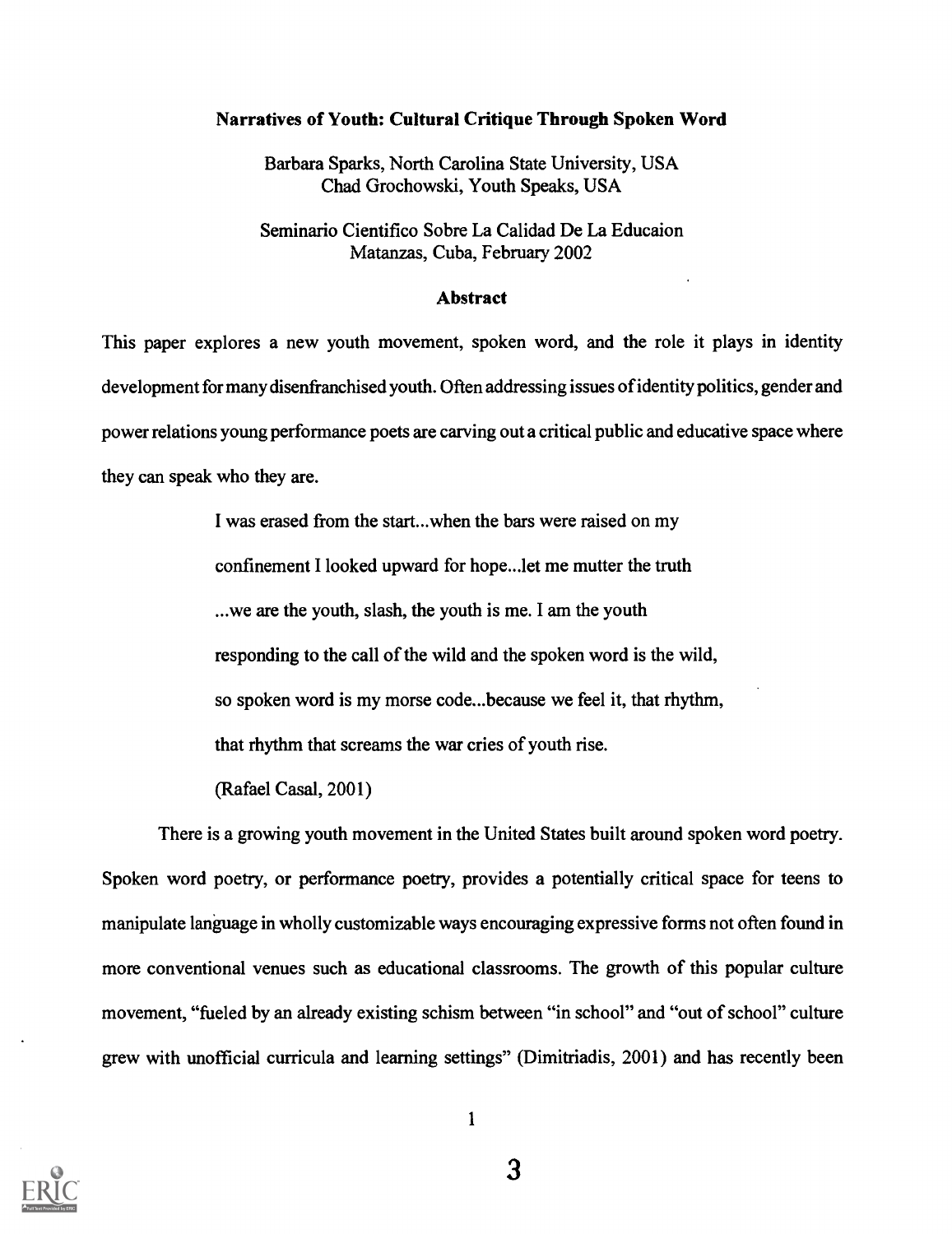facilitated by adult poet/performers, high school teachers, and an increasing number of community organizations, such as Youth Speaks in San Francisco, which offers after-school writing workshops for teens.

While spoken word poetry provides an opportunity for youth to develop focus and become more self-directed through writing and creating (Erlich, 1999) there is a lot more going on. Young people who dare to stand up and share their poetry at poetry slams are driven not simply by an interest in reinventing language, rhymes and representations; these youth are defining themselves and mapping their social communities, providing politically charged testimony through the use of their own realities and experiences.

As youth learn how to use their voices to speak what they know, they illuminate for educators the role of spoken word in providing a critical public and educative space. In this paper, we explore the role of that space and how it facilitates identity development for many disenfranchised youth by examining the discursive processes of spoken word by which identity is constructed and to the specific language and discourses used by selected spoken word poets. We conclude with some thoughts about the pedagogical implications of spoken word.

#### Spoken Word as License

As a youth movement, spoken word has a long and complex history influenced by hip hop music and culture with artists like Chris Parker (KRS-One), the progressive voices of Black Aesthetics such as Gil Scott Heron and The Last Poets, Sonia Sanchez, Haki R. Madhubuti and Amiri Baraka, plus other black nationalists of the 1960s as well as more traditional forms of poetry, theater and performance. Although the lineage of performance poetry is often debated, (for a good discussion of this debate see Jeffrey Louis Decker, 1994) it is hip hop's central performance and



 $\overline{4}$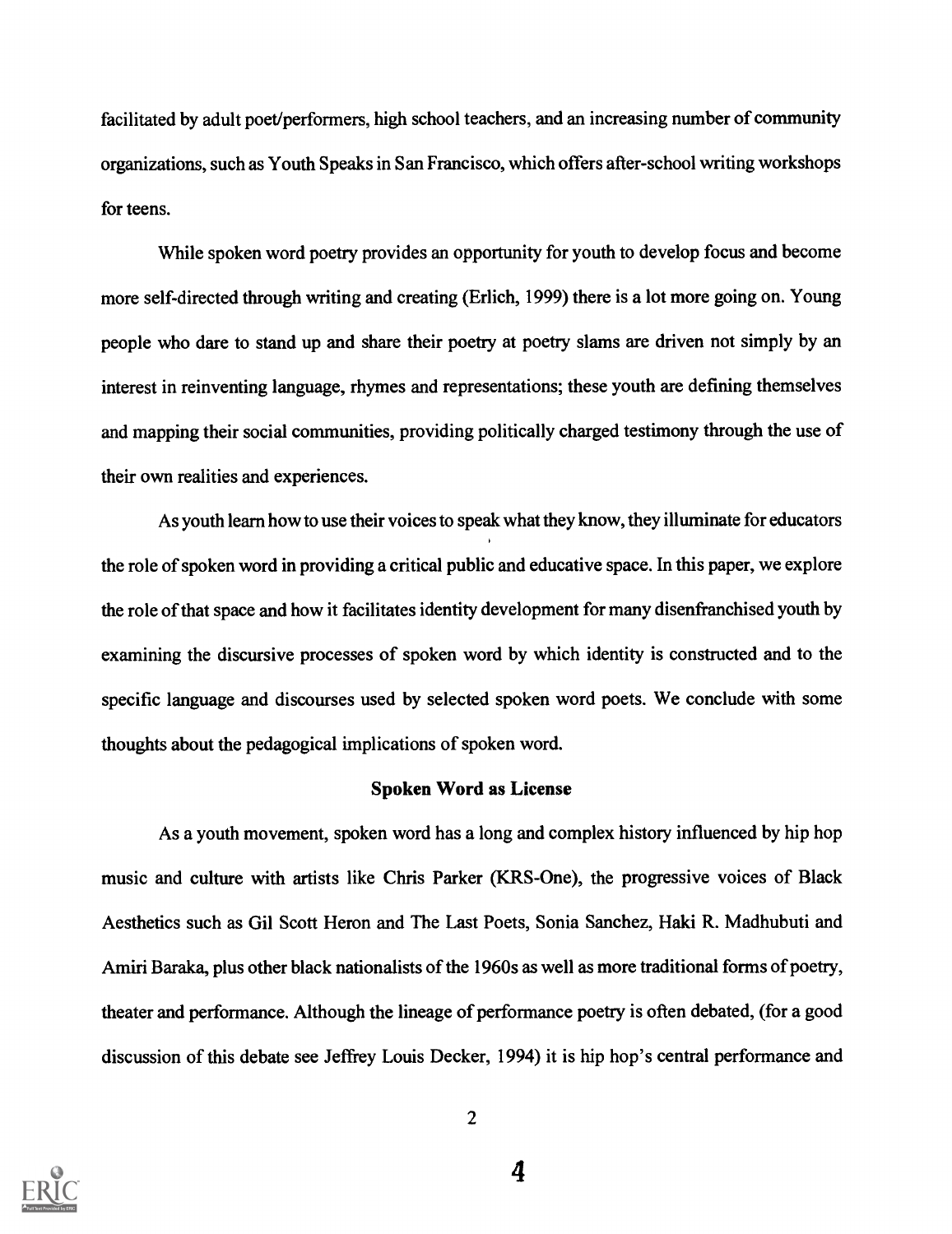cultural street forms of rap music, breakdancing, graffiti and MCing that youth are revising and expanding for their own purposes through spoken word performance. Tricia Rose (1994) describes the criticality of hip hop that is at the core.

Hip hop is an Afro-diasporic cultural form which attempts to negotiate the experiences of marginalization, brutally truncated opportunity and oppression within the cultural imperatives of African-American and Caribbean history, identity and community. It is the tension between the cultural fractures produced by postindustrial oppression and the binding ties of Black cultural expressivity that sets the critical frame (p. 71).

Spoken word poets acknowledge its contested history as heard in Rafael Casal's poem called Potential (2001). He calls it

that rhythm that was conceived when R&B had an affair with spoken word and created hip-hop's nephew rap and him being the bastard child of the family he became the bad ass and was sent to the back of the class like so many other lost souls but he is just the son of rhyme and the child of `bustin'

throwin' free style sessions out of proportion.

Spoken word's kinship to hip hop is written in the personal histories of the youth by what Niles Xi' an Lichtenstein (1999) calls "lyrics of liberation" in his piece Awakening or the possibilities of "responding to the call of the wild and the spoken word is the wild, so spoken word is my morse code" lyrically characterized by Rafael.



 $\overline{5}$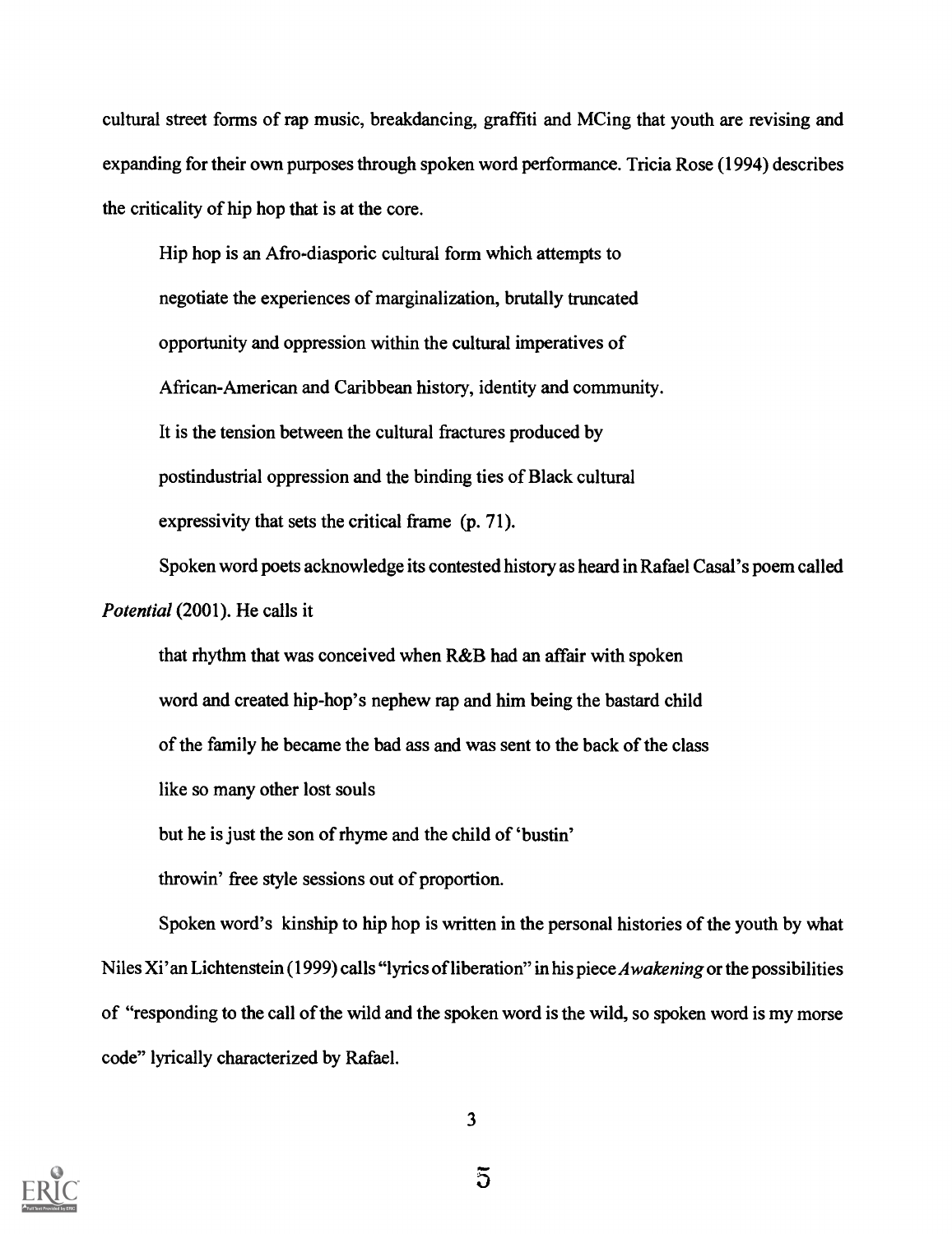Fifteen year old Rafael equally invokes mythological images of the universal rhythm of matter, the vibrations encoded in DNA which defines the quality of being, "I am one with rhythm, rhythm is the breath of the world, so I am one with the world. Consider me shattered because my spirit has been torn and reborn, heaven sent to seven continents my regrets."

The rhythmic dialogic style of hip hop and rap is a magnetic draw for many but the sense of communication and community that is created and the sense of being connected to a long line of poets and rappers can be even more powerful in that it stops the isolation and confinement. For Niles "it was my ventilation...hyper extending my mind I take a deep breath, inhaling life into my lungs", experiencing liberation. Rafael calls himself a "kamikaze poet...we are merely reincarnated words of muddered rhymes long forgotten...words rearranged to create terms of pure rhythm and that's where it all started...we are pure volume." Rafael and Niles, each in his own way, tell of how they tap into and use the traditions of spoken word poetry at youth poetry slams as a vehicle for self reflection and even redemption, "no longer docile but ready to break the shackles, made my deliverance in the sentence, my pen my protection, my spiritual resurrection" (Niles Xi'an Lichtenstein).

While hip hop was originally performed on street corners, poetry slams use semi-autonomous public spaces such as event centers, campus student unions and progressive organization cultural spaces which support progressive community-building networks, a potential for forming new social movements such as the black peace movement in Washington D. C. Juxtaposed to community building, slam events add an edge by formalizing the confrontational and competitive aspects of hip hop, by giving marks for the poetry performance and the response it elicits from the audience. Tricia Rose (1994) suggests that the competitive and confrontational traits found in hip hop rivalries

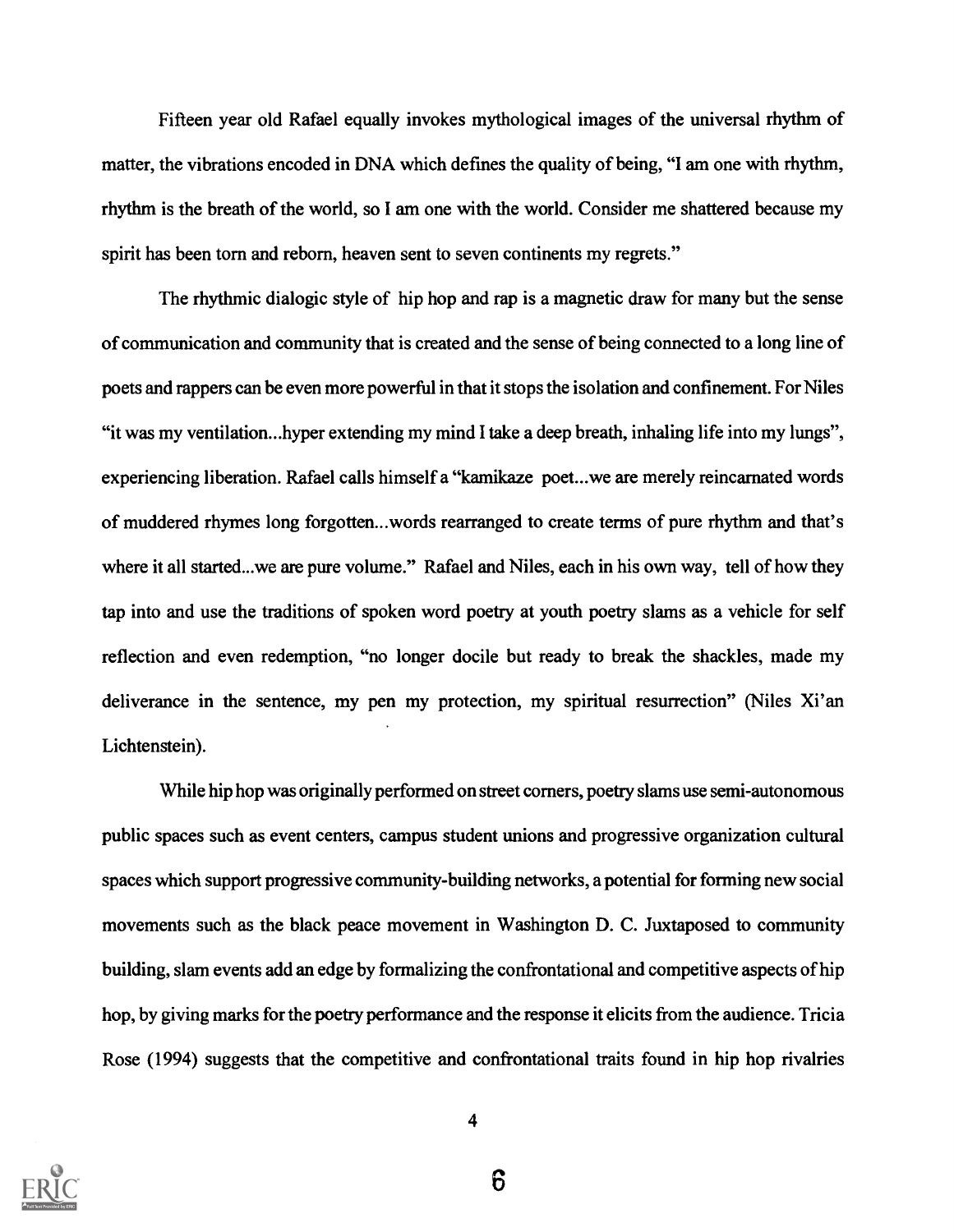function as both a resistance to the hostile world which denigrates young people of color and a preparation for such a world. The battle for prestige, status and group adoration is fueled at regional and national slam events where city teams of performance poets from different parts of the country gather to compete. Similarities in style, sound, and motion are used to express local experiences and social position. At the 1999 national poetry slam held in Albuquerque, however, poets protested the hierarchical marking system claiming that it was a divisive mechanism that sabotaged the intent of community-building and comradery (Poetic License, 2000). The contradictions of poetry slams, like that of hip hop as a whole, point to the contestation of urban life which is always in formation, yet never ending nor fully realized.

#### The Language of Spoken Word

Writing and performing poetry can be thought of as mechanisms for "managing stigmatized identities" (Hurtado,1996, p. 375) as youth document the maneuvers they have developed to generate knowledge about their conflict-ridden lives. Youth in the United States, positioned by color, gender, sexuality, ethnicity, class and age must negotiate their power and social identities since not all groups are valued equally. Learning to navigate outsider status, acculturation stress and alienation can lead to "successful marginality" generating unique knowledge and providing rich local resources that are not available to those in dominant power positions. This is preferable to assimilating and camouflaging themselves in a false, unproblematic social identity (Hurtado, 1996).

The challenge is to know what you know and as youth form social, or cultural, identities they must learn to circumvent the consequences of that knowledge. Looking at the discursive practices of young spoken word poets, there is a valued radical openness and courage to speak out about lived experiences; an inside perspective, personal and vulnerable. They talk about what they see. Through

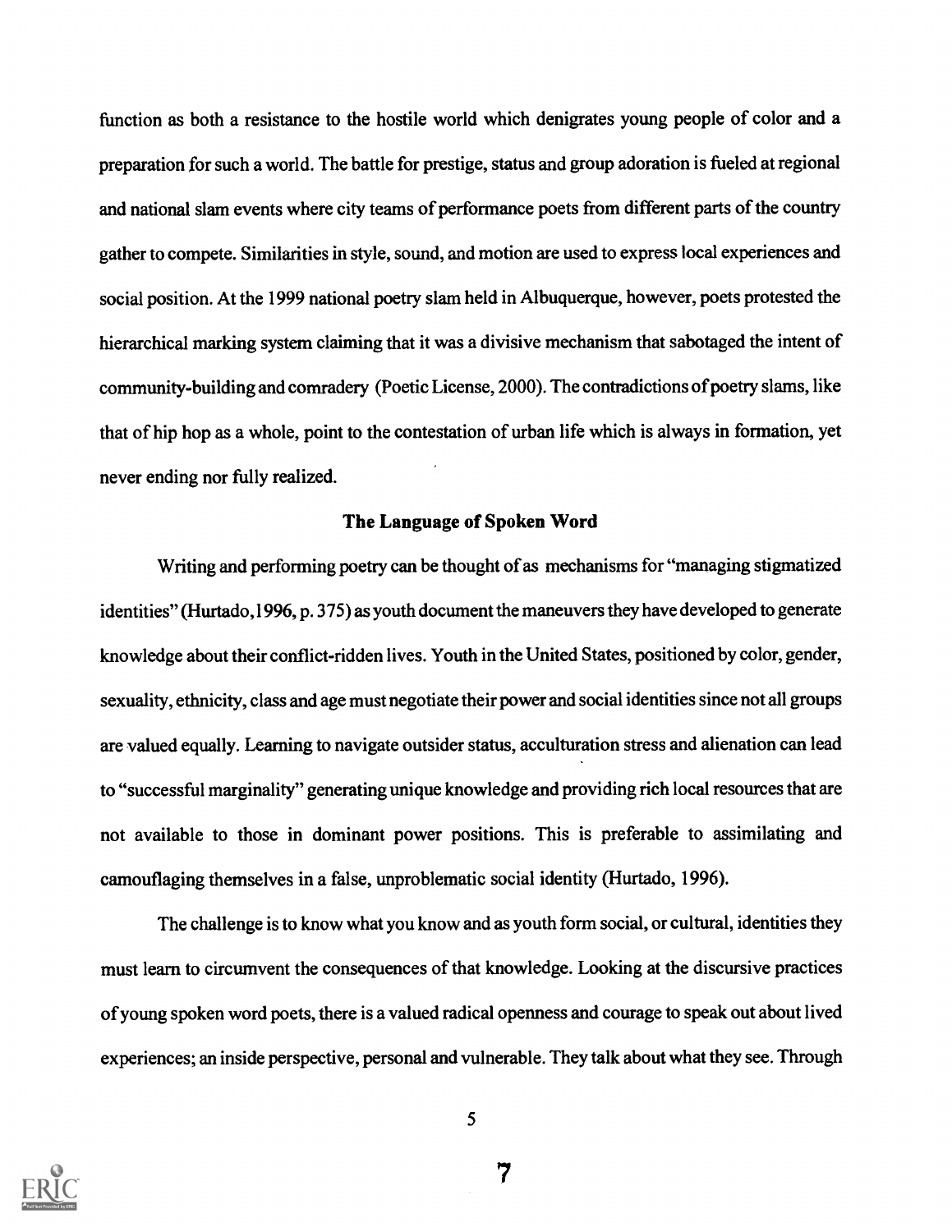the use of language they resist false constructions of their lives and experiences. Instead they define themselves and struggle against forgetting who they are. Language is a site of struggle.

Recurring themes in spoken word include, among others, the struggle to define oneself as different from dominant stereotypes, power relationships and inequality, mental subjugation to the dominant culture and liberation, gender issues such as abortion rights and misogyny, pride in indigenous ancestry, loss of innocence, the influence of media images, racial identity, colonization of various sorts, hope and heroic struggles.

The poetry of two differently positioned young women from the San Francisco Bay area serve as examples of the varied discourses and language forms used to define local life worlds. As positioned subjects individuals occupy materially and socially contextualized lives in relationship to equally constructed others. It is this positionality that gives meaning to who they are and who they can become.

Chinaka Hodge is a sixteen year old African American from Oakland. Chinaka's poem, Barely Audible (2001), speaks of the young people hopelessly inhabiting her economically depressed, largely African American neighborhood. Daries, who "clutches his brown paper bag, all his dreams packaged at the liquor store" homeless and "dying beneath billboards." Trina,

She's fourteen, womanly, big bosom, bigger bottom.

Everybody wants to hold her thigh, hold her breast, hold her back,

nobody wants to hold her hand.

Everyone thinks she's sexy. Really she's devine and confused. Piecing together family, she's pregnant for the second time.



6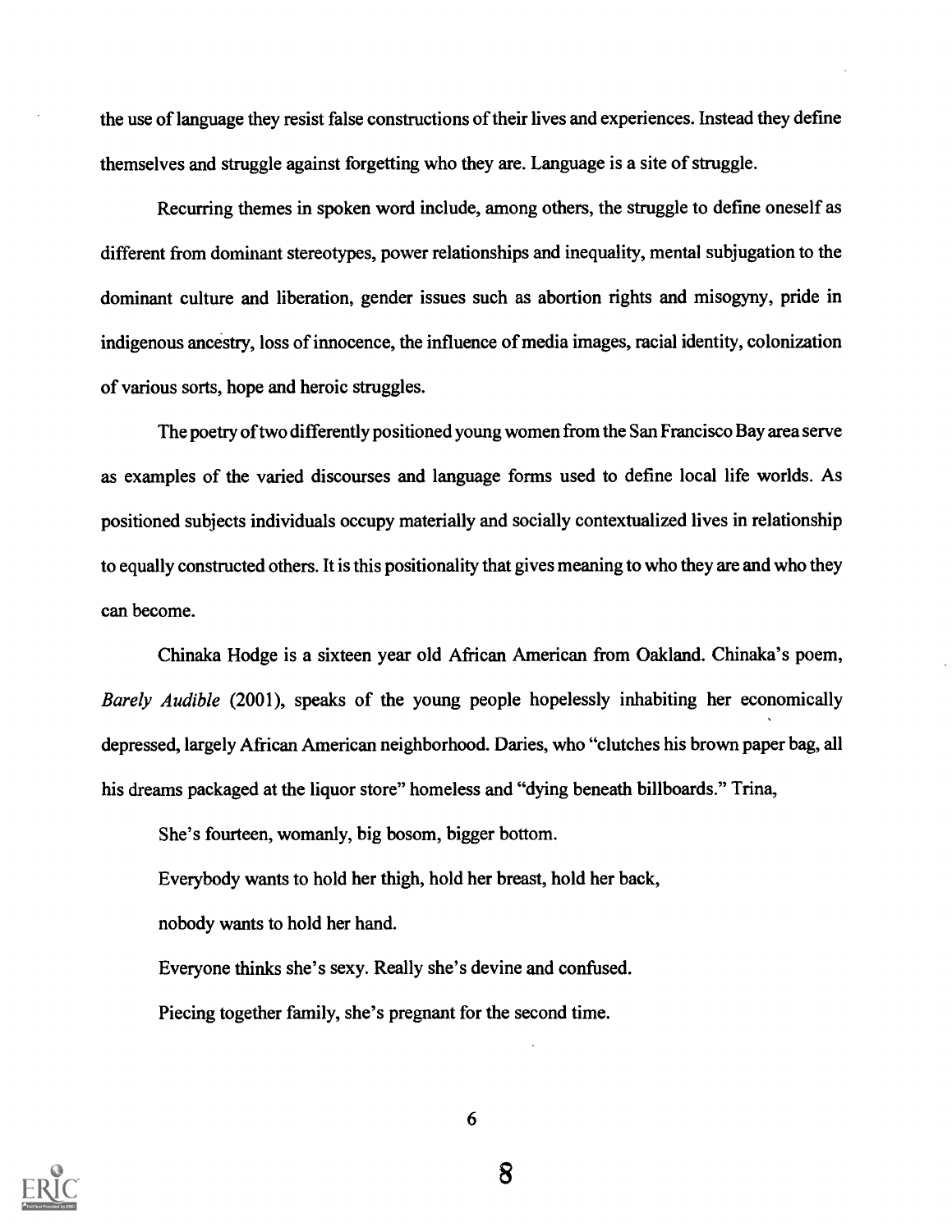Descriptive of poor inner city landscapes with alcohol sedatives, homelessness, teen pregnancy, despair, and alienation, the throw away youth are simply marking time, "they're expected to fail."

Their neighborhood is not their own, however, because there are "potential buyers...and SUVs with plates that read conquistadores...can't afford the city so they scope west Oakland. Stare right through the ghosts of children and see a fixer-upper. They can build homes on the graveyard, nobody's living here anyway." Describing the gentrification of her neighborhood she says:

This is Atlantic reminiscent, she [Trina] echos the hymns,

the bowels of slave ships.

And I'm watching this from my window.

This is the sound of the projects falling apart,

they're busting at the seams.

Quilted so grandma can't piece them back together.

Within the despair Chinaka shows us the struggle to survive in dire circumstances. Trina does whatever she can to make ends meet while raising her children, "she's got to make ten pampers stretch through the week" and calls out for help through "sad pupils and pools of despair behind her eyelids." Chinaka sees "Trina's a potential savior. She's living herself to death doing backstrokes to make ends meet" while crying out for help but "the conquerors can't hear her pleading above Alanis Morisset in their SUVs."

How is it that Chinaka knows about this world, knows this world. She tells us she is looking through the window, "got my nose pressed against the glass." Chinaka is speaking of her world. She is part of the scene, knows the people and identifies with the "potential martyrs" that will be

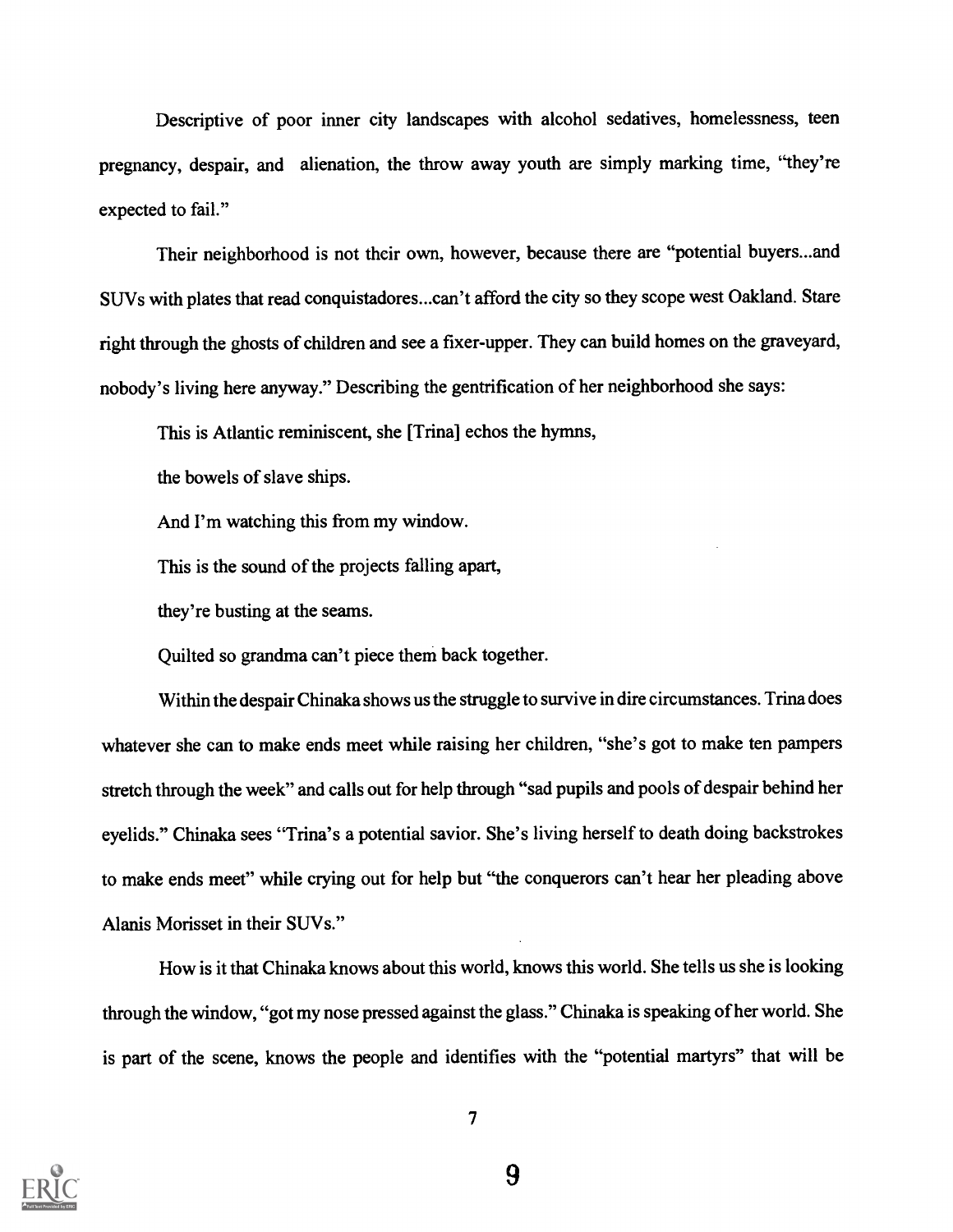sacrificed to economic progress, ignorance and neglect and to the "potential saviors" who struggle against such difficult and indifferent odds. Is she Trina calling out for help and not being heard?

She testifies to the violence against human beings, against families, against neighborhoods which are neglected until the conquistadores have some desire for them. She lives in a contemporary world of neighborhood imperialism reminiscent of the past. Chinaka reaches into her African history through the use of religious icons of martyrs and saviors and walking dead and by invoking images and sounds of slavery such as "Atlantic reminiscent", "hymns", "the bowels of slave ships", "auction blocks", and aural images of "barn barn sold, barn barn sold" in order to connect the past to the present neighborhood scenes thus placing herself within the text.

We hear in her words the bodily memory of slavery and oppression, of imperialist exploitation at the expense of those who live in "abject poverty" and through the aural sounds of the auction blocks of slavery. "Even if I draw the blinds I can still hear this, auction blocks, bam bam sold, bam bam sold." The conquerors are taking over her community, selling her people out. As an African American teen, Chinaka aligns herself with her community and the struggles she witnesses and perhaps lives herself. From her life she gleans unique knowledge of struggle and connection, juxtaposing historical and contemporary images, and the indifference of imperialists which render the potential martyrs and saviors of her world invisible, powerless and disposable.

The poetry of Kassy Kiayatos is an unrelenting first-person rant against the unconsidered wide-spread misogyny and accepted mainstream cultural ideas about women and sexuality. Her appearance, including blue-hair and strong affect, combine with her words in There are no definites (20001), performed with Renee Van, to challenge these dominant ideas.

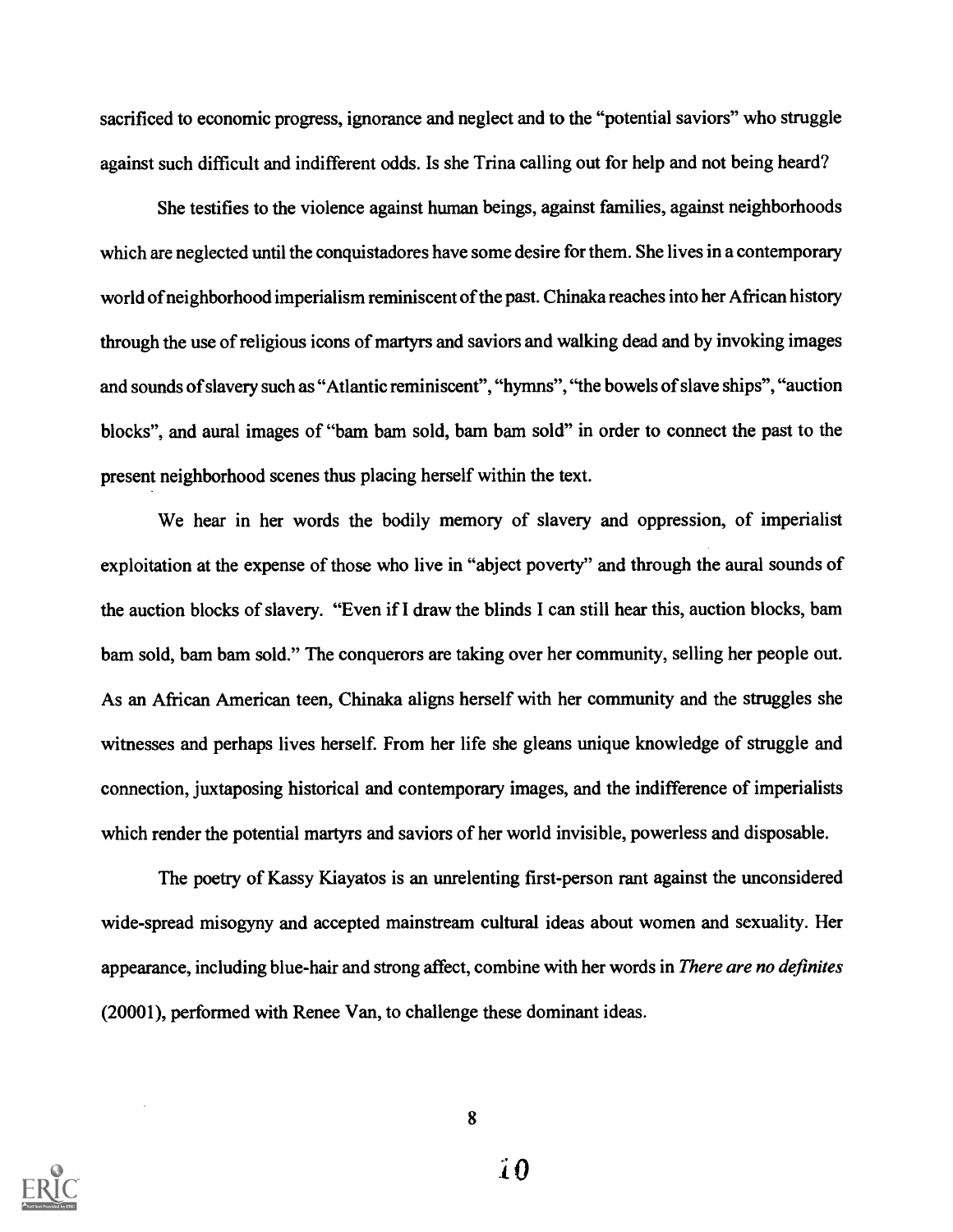Everything you've ever learned or heard is irrelevant, there are no definites. now you could take a picture and then take that shit home and try to figure it out but I know that you'll fold in with confusion and still be riddled with doubt, your mind will try to find all the malfunctions that I might be.

Maybe I was an intersex baby who couldn't choose gender on its own or maybe I'm a girl who's now a boy popping testosterone but no matter which conclusions you come to in your head

know that, you ain't got me read!

Kassy presents herself in creative and shifting terms as an "intersex baby" and "a girl who's now a boy". Not only does she present herself as ambiguous but knows from her personal experience how those who carry a narrow one-way view of gender and sexuality respond to her, "I'm so far outside of the reach of your reality you can't even imagine me, so you pigeonhole with your pronouns."

She laments, "I don't hate without reason, I'm not fickle with the changing seasons, this is how I was born. For too long I suffered the scorn and scrutiny of a society that would never be able to see me as I am....I don't fit any mold you've made." The "scorn and scrutiny" serve to mask, or attempt to make invisible, one's existence, discounting identity through violent discourse of accusation and scorn; this, of course, has been going on in mainstream culture for generations.

The strength of hegemonic heterosexual ideals, imaged by "you pigeonhole with your pronouns" and "I don't fit any mold you've made", suggest the clearly defined distinctions between



 $\hat{\mathbf{I}}$  1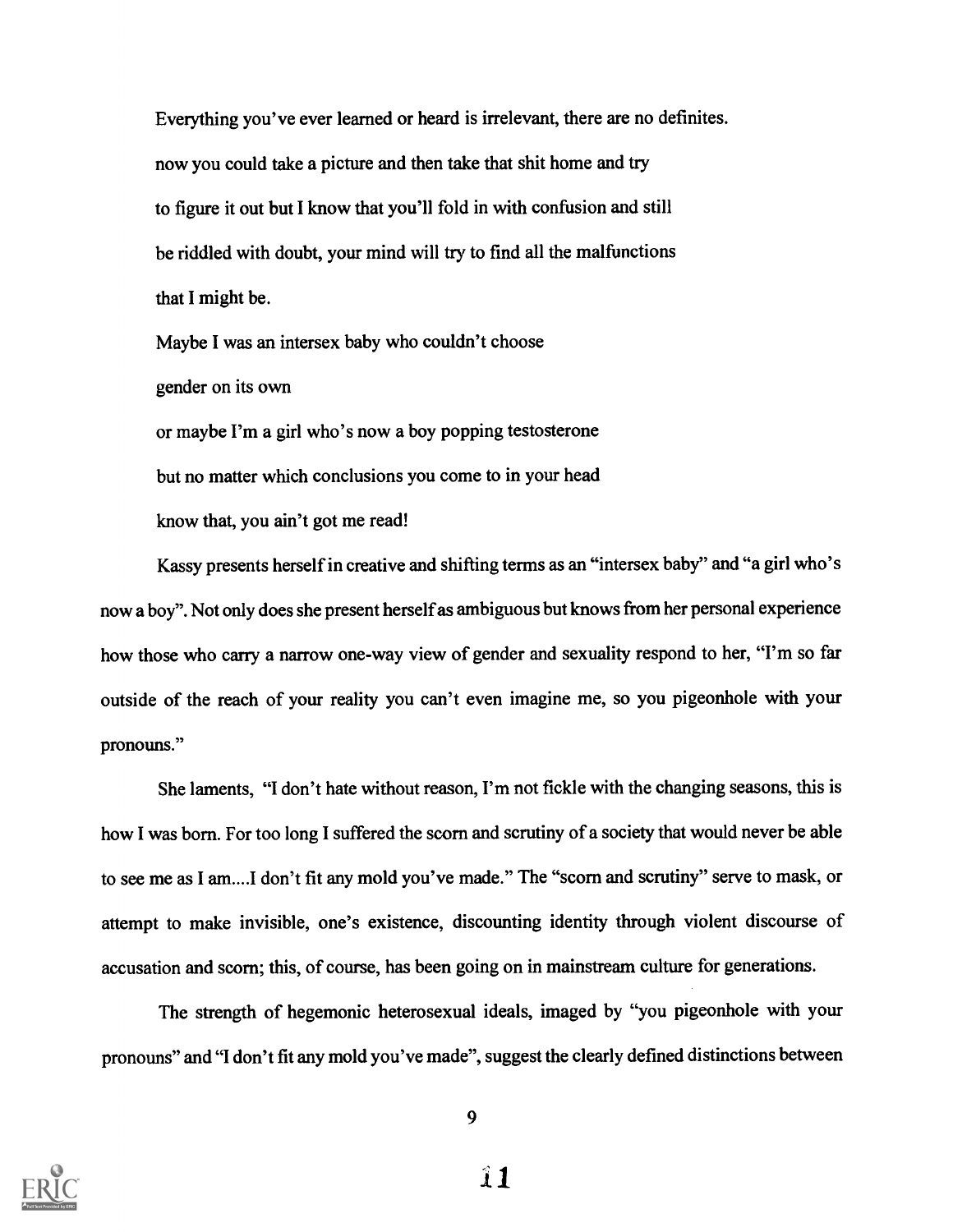gender identities and insinuate their power through mechanisms of silence, defense, pretending and forgetting. Kassy knows what she is up against, "you'll still do what you do and jump to conclusions.....your kind of primal mind will always need to find a category or group to fit everything" suggesting a technicist reality with its over reliance on scientific cause and effect, linear processing and privileged status.

Her piece is layered with multiple images of how gender is constructed and how it is maintained by the dominant culture. By looking at these relational aspects of sexual difference we see how historical processes position subjects and produce their experiences of exclusion and marginality; we see both how knowledge is produced and how identity is formed (Scott, 1992).

While we hear the words of resistance which structure gender practices another layer, or reading, shows the multiple voices within self as Kassy moves back and forth between her world and the mainstream. In her line, "it's been far too long defending my appearance pretending to need your clearance and acceptance" Kassy shows the impact of the "scorn and scrutiny"; the contradictory desire to be accepted. But there is resistance, a turn away from the need for dominant culture acceptance.

I have a dream too that one day I'll be able to do as I please without taking shit....you can bet I break all the rules of tradition...I'll start removing blinders without permission, expand the bounds of your existence, come at you with a team of persistence until you accept what's up or kill my ass...I'm definitely not irrelevant.

Taking a stand against her oppressors she cries out in resistance, "I don't need my life OKed



10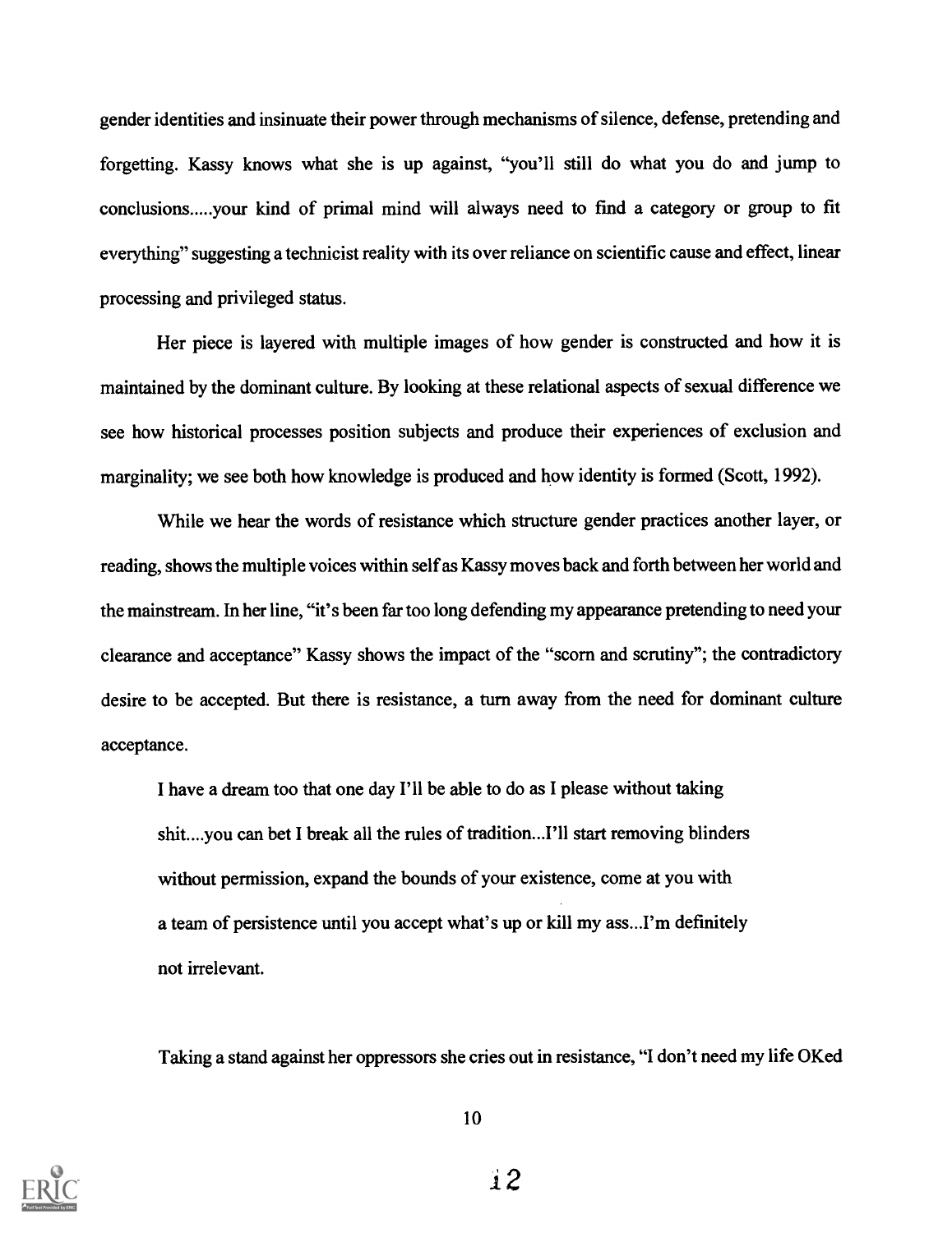by the mainstream." Finding strength in the necessity of resistance (hooks, 1990), she forges an outspoken identity which creates a space in which "to survive whole, soul intact" (hooks, 1990, p. 148). "Removing blinders without permission" break[ing] all the rules of tradition" "com[ing] at you with a team of persistence" are some of the strategies she employs.

Kassy addresses the underlying fear and violence of those who have bought into the dominant ideas of sexuality, "my ambiguity is now your nemesis" thus proposing the ultimate challenge, "to you nothing could be scarier than acceptance, no not that half-assed tolerance but actually removing yourself from the ignorance...these bodies are nothing, gender identity is all an illusion" Can fear of women and lesbian culture be overcome? She tells what is required. Not just tolerance for difference but a committed effort of education that can transform perspective moving beyond immutable binary identities of man/woman, heterosexual/homosexual, either/or that mark patriarchal thinking.

Equally important to the confrontation is the use of her appearance and affect to move beyond reason and logic to evoke emotion and feeling, or irrationality. By stimulating emotion she disrupts and destabilizes the dominant discourse. Although she combines the irrational (fear) with the rational (language), in the end, she relies on reason by saying, "I'm just here to school on your opposition, use your tools, that I will use to break down barriers" and "my words hit you twice as hard as my ascetic." Does she use the master's tools to intimidate because she knows the power of words, "when words could still brutalize me" or could it be that she uses words to dare to speak truths that are not usually spoken, "to break an absolutely sanctioned public silence" (Scott, 1992, p. 23)?

Through Chinaka and Kassy' s poetry we see how difference is established , how it operates, and in what ways it constitutes subjects who see and act in the world. They provide story, history and critical examination of the workings of ideological systems of patriarchy, racism and capitalism

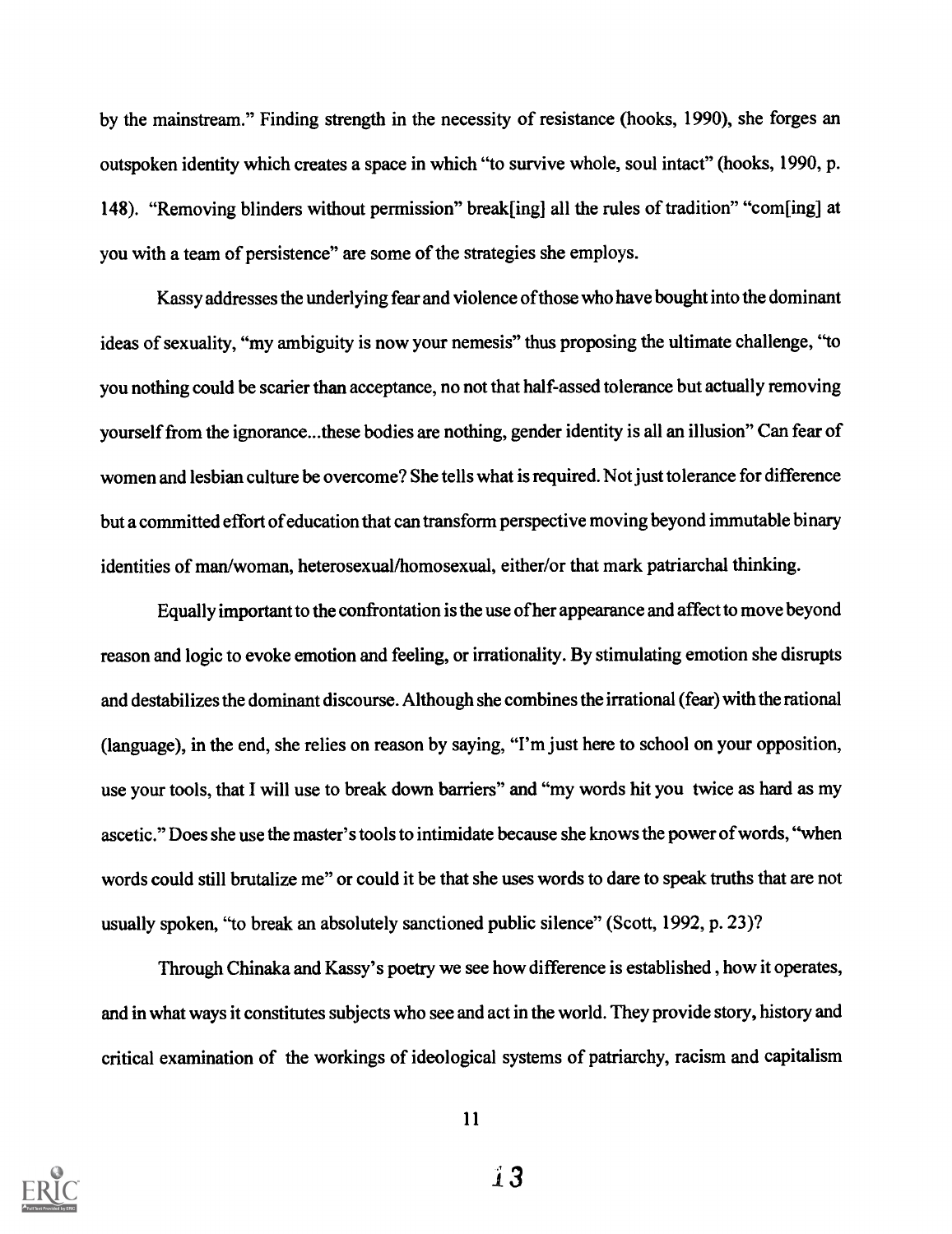which position them as subjects in their own lives. As young women performing through spoken word, Chinaka and Kassy represent a growing cadre of women who are becoming involved in popular performance culture. This has not been the case with the male-dominated patriarchal hip hop and rap which has often been downright hostile and hateful to women. Youth poetry slams provide a space for women to speak out and contribute their voices to the partial views that currently dominate public life.

#### Spoken Word Poetry Slams as Critical Spaces

Poetry slam events represent public spaces for communication where conversations are initiated and dialogue is engaged. Youth are claiming this space as a critical and open venue where social commentary and political poetry is the norm. It is a powerful space. June Jordon states, "slam poetry loudly raises issues the canon does not touch: issues of race, class and sexuality" (cited in Neely, June 30, 1998, p. 62). There is not only the freedom to negotiate experiences of oppression within imperatives of identity and community but there is an expectation that these issues will be taken up. Critiques of the contemporary urban context and the colonizing social and cultural conditions that are produced find voice from the marginal space of resistance (hooks, 1990).

Poetry slams and spoken word poetry have the potential to be counter-hegemonic cultural practices for those who defiantly confront the realities of choice and location. It is a space and art form with the purpose of creating a new course in the margins. bell hooks (1990) calls this a chosen margin, "a space of radical openness...a profound edge" which is "difficult yet necessary. It is not a 'safe' place. One is always at risk. One needs a community of resistance" (p. 149). As more and more public spaces in the United States are being appropriated by the entrenchment of reactionary conservative politics in the name of globalization, "home land security" or moral standards and

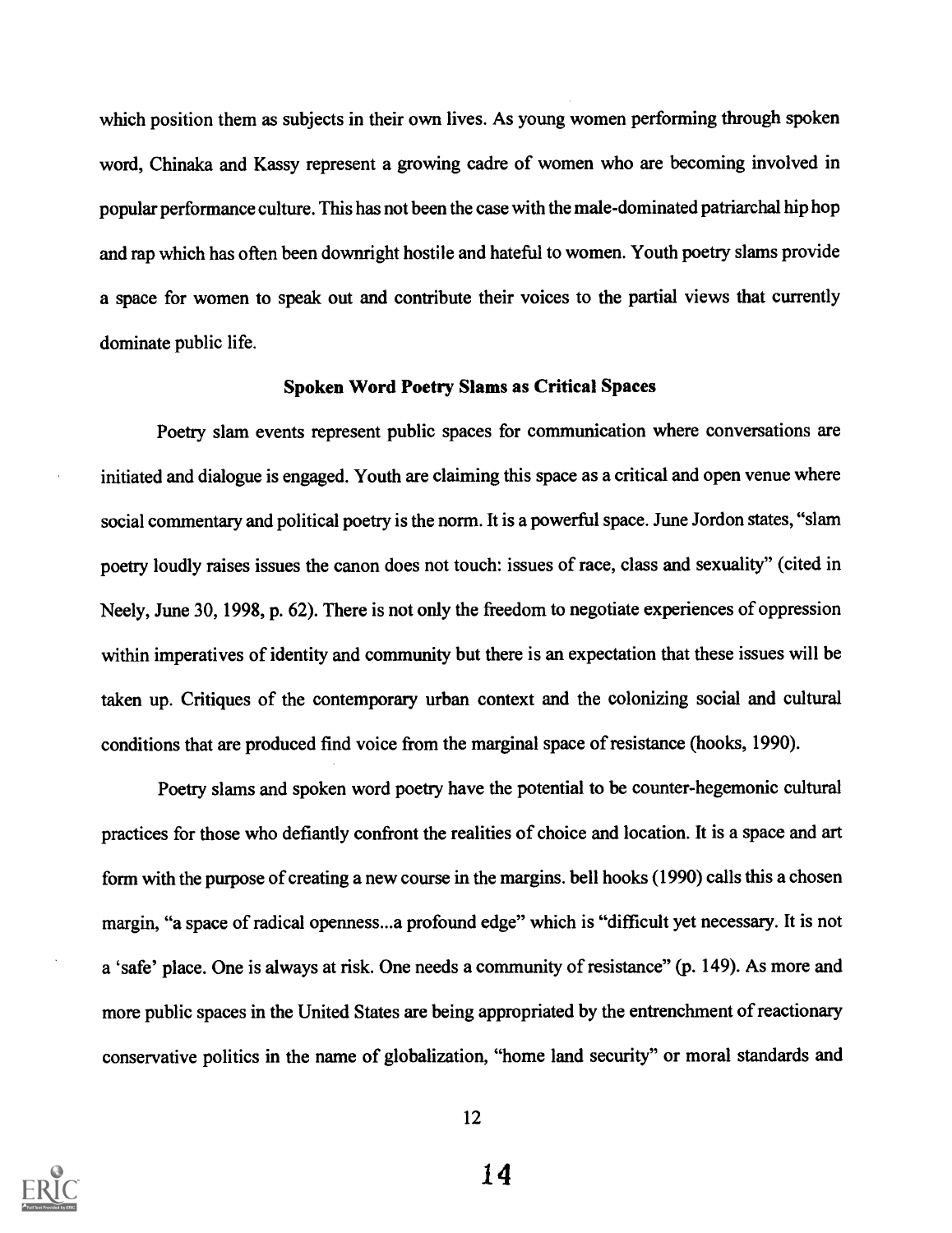suspects of descent are increasingly suspicious, poetry slams are being used as a space for resistance and become a relatively safe haven for community and cultural critique.

Choosing the margin as a location from which to speak and in which to situate one's power means there is capacity to envision a different reality; there is a sense of hope that might sustain the struggle. Niles X'ian Lichtenstein (1999) embodies this sense of hope in his lines,

I laugh at the system. You can't trap me, I've broken free and I'm happy being me, couldn't keep my thoughts locked down, too profound to be kept underground. Cultivating concepts similar to bomb threats to eradicate your cold careless chains and annihilate this predestined fate of pain. See, this life can magically manifest itself into your heaven or into your hell, depending on our decision to stay submissive or rebel.

Again, following hooks, "our very presence is a disruption" (1990, p. 148) and there is no safety, there is always risk. In the margin, as a space of refusal, one can say no to the colonizer, "no to being the next young brother locked down, ka-ching/no to keeping my true thoughts driven underground" (Niles X'ian Lichtenstein).

As a space of possibility poetry slams also provide an educative venue where young people are both teaching each other about their life worlds and learning about spoken word as a form of poetry. They talk with each other, through their poetry, about how they experience their lives and how they live their lives. They talk freely about their differences and what it means to refuse to give up who they are. Within the competitiveness of slams there is an accepted pluralism and diversity of perspectives. Testimonial language legitimizes and makes visible that which has been veiled or invisible in the dominant media culture thus providing alternative knowledges while at the same time

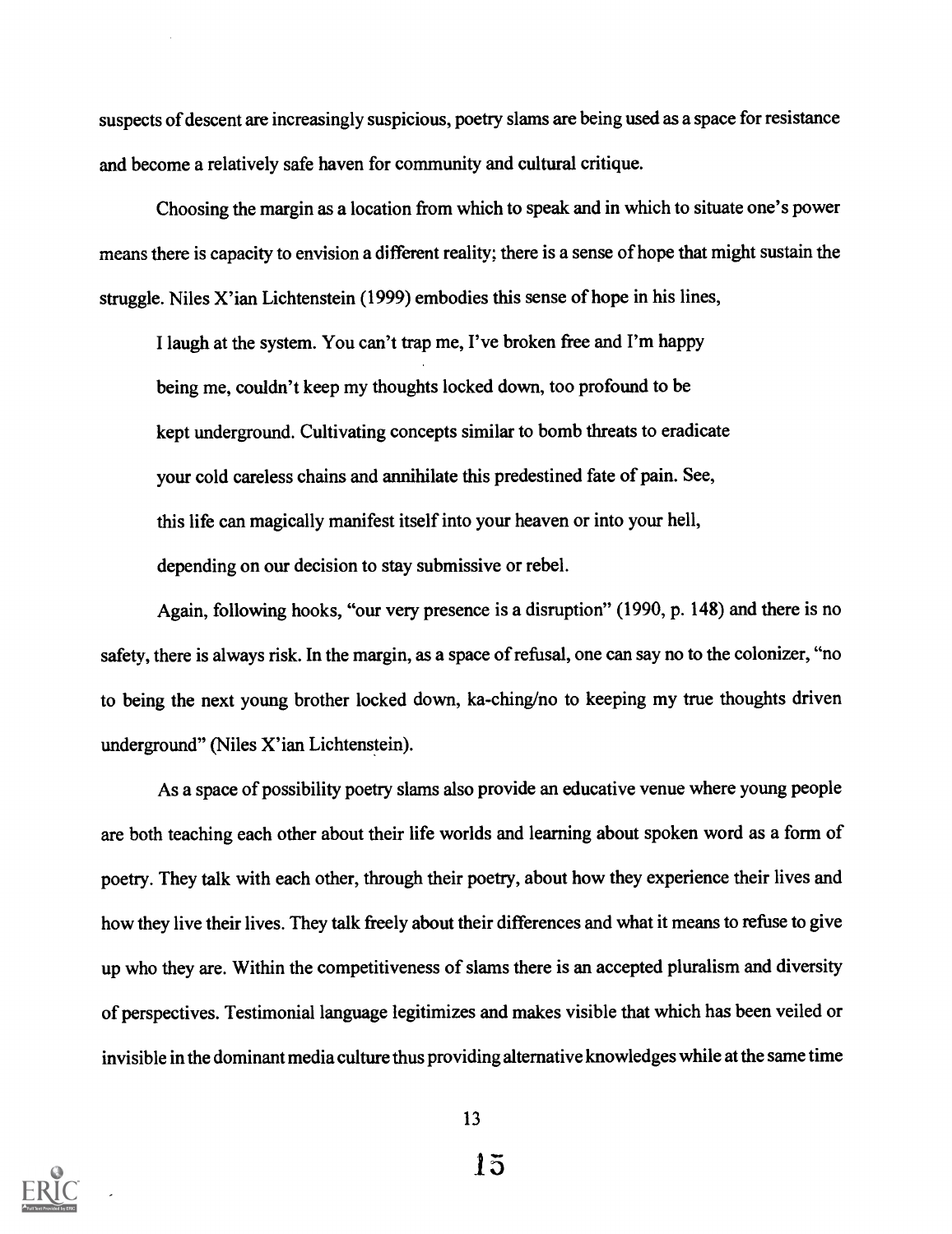promoting greater understanding of difference.

Spoken word as an art form of voice and body is learned and developed as stories are told and retold. Following hip hop motion, language, style, and gesture youth must think about how they want to sound and the pitch of their voice, what they want to do with their bodies, and how to approach their choice of material. They must decide what conversation they want to start or join. Tricia Rose (1994) characterizes hip hop as a construction of flow, layering, and ruptures which define the genre. These traits are found in spoken word where multiple meanings layered upon each other are common place and rhythmic flow is alternately fast paced, repeated, or stuttered often including spoken sound effects that add visual images. Rose suggests that the ruptures in written and spoken style as well as bodily movements signal the practice of planning for social upheaval that results from profound dislocation; these effects serve as an affirmation of flexibility and resistance. Exploring and reinventing language and creating powerful representations is sometimes fluid, sometimes strident.

#### Pedagogical Implications of Spoken Word

It is useful to think of poetry slams as critical spaces where identities are formed, cultural lives and social conditions are critiqued. The use of performance poetry as a located space that is critically public and educative marks cultural boundaries of youth culture and symbolizes the license and power that slam poets exert to define and identify themselves and their culture.

Rafael and Niles tell of the inspiration of spoken word as spaces that can interrupt, appropriate and transform worlds of despair, oppression and erasure. Chinaka and Kassy find a space to recount and provide testimony to lives under gender, class and racial suppression. All seem to use spoken word as a space where they can illuminate and transform the present, each in relevant and

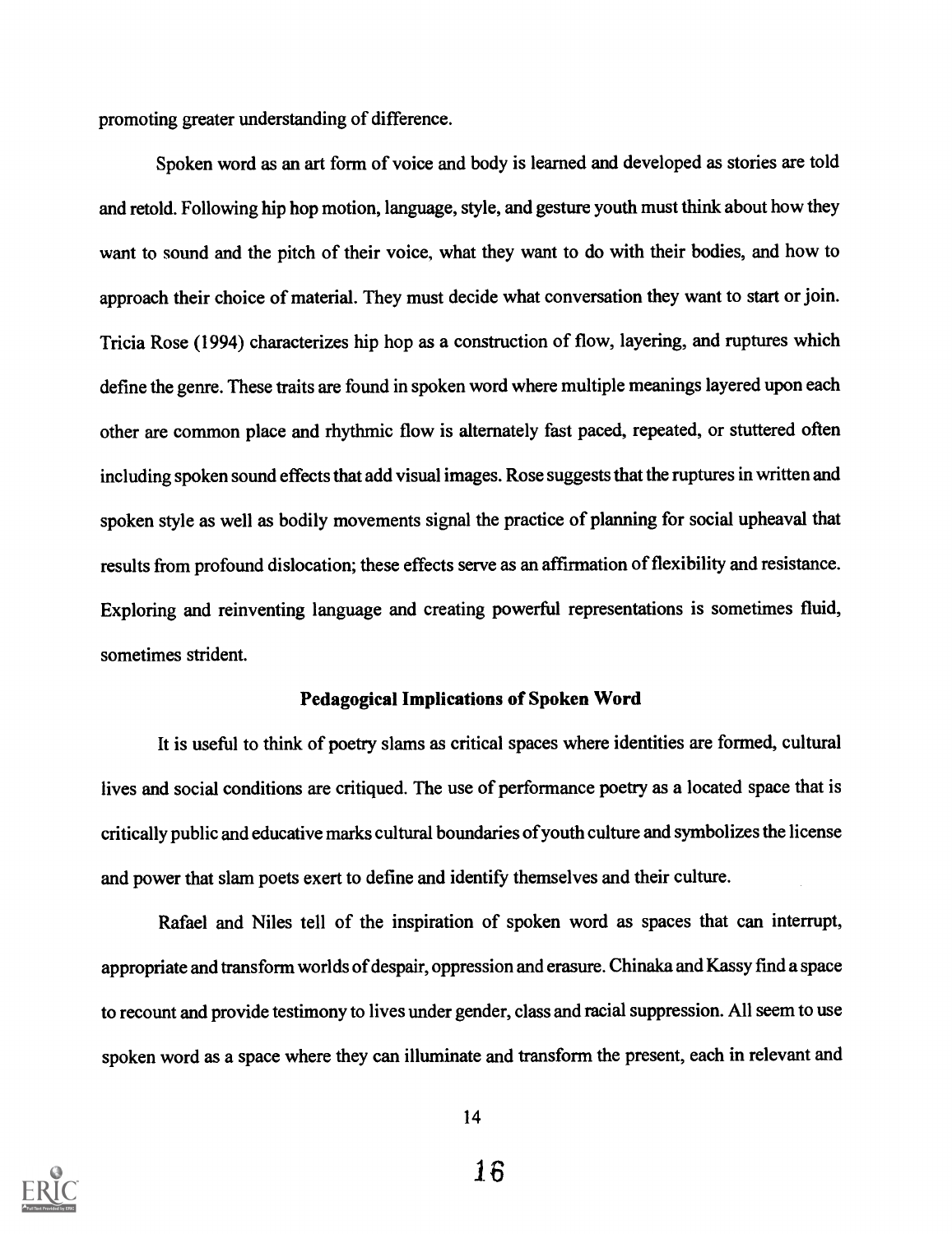significant ways.

Hurtado (1996) talks about the strategies of knowing that facilitate a shifting consciousness which is flexible and enabling. The shifting consciousness is an adaption which allows one to "shift" from one social reality to another or, at other times, to be able to simultaneously perceive multiple social realities. This is a strategy of survival that Niles, Rafael, Chinaka, and Kassy document through their poetry. The knowledge they have created deconstructs man-made categories of privileged knowing and positions them as legitimate knowers.

The "in school" "outside of school" schism described by Dimitriadis (2001) suggests there is a disconnect between the lives of youth and their educational activities. Youth culture is about identity formation, community building and development of strategic knowledge production. If educators are interested in facilitating critical learning, spoken word performance poetry should be explored to examine the ways in which this happens, to examine the venues of spoken word that are used by youth to define themselves, their lived experiences and cultures, the spaces that help them cope with ever changing and troubling times.

#### Selected References

- Breeze, J. B. & Agbabi, P. (1999). A round table discussion on poetry in performance. Feminist Review, Summer, 62, 24-55.
- Casal, R. (2001). Potential. On Bringing the noise 2: Live from the Youth Speaks teen poetry slam 2000 & 2001 San Francisco [CD]. San Francisco: Boxtop Studio.

Decker, J. L. (1994). The state of rap: Time and place in hip hop nationalism. In A. Ross & T. Rose (Eds.) Microphone fiends: Youth music and youth culture. (pp. 99-121). New York: Routledge.

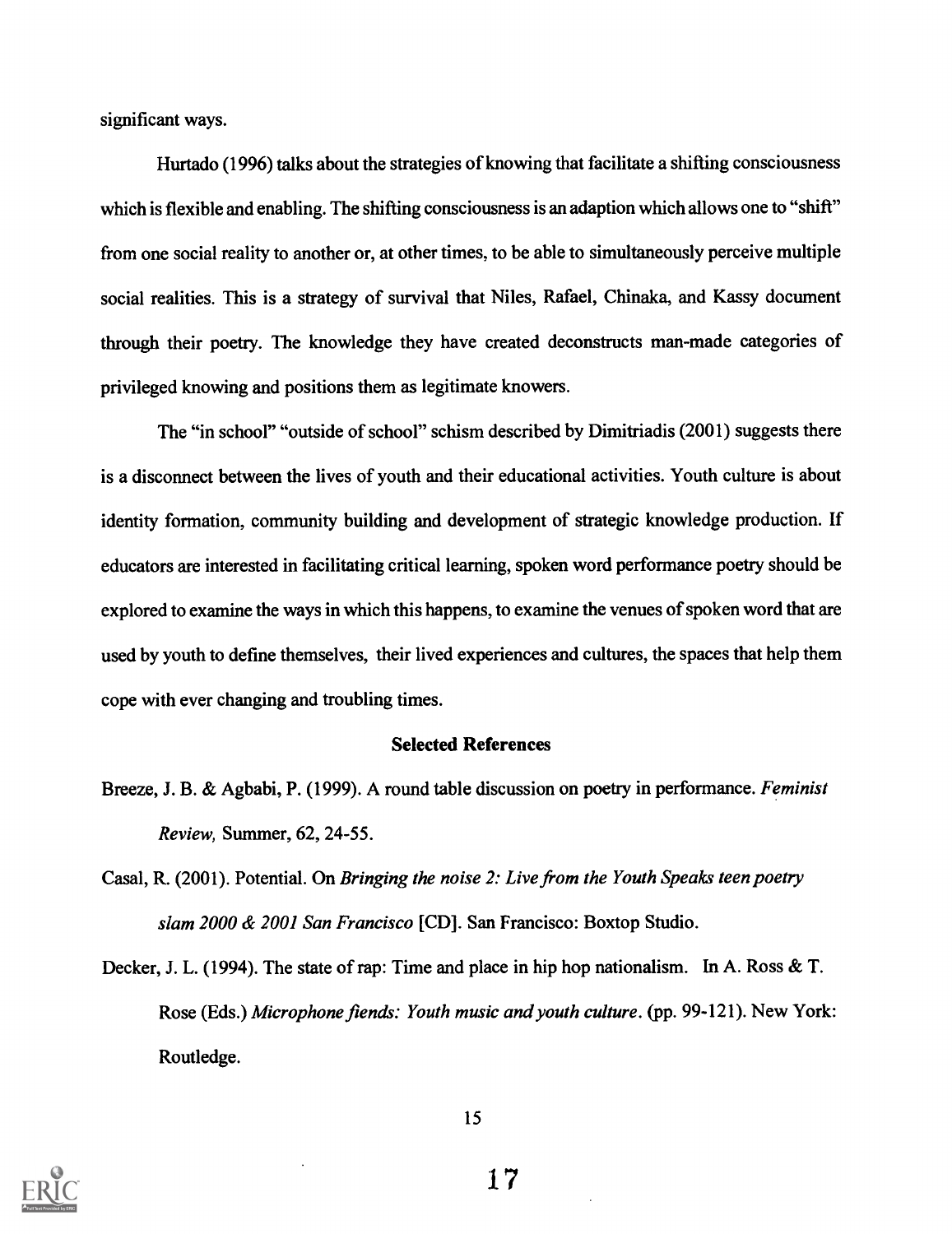- Dimitriadis, G. (2001). Performing identity/Performing culture: Hip hop as text, pedagogy, and lived practice. New York: Peter Lang.
- Erlich, R. (1999). Teens get creative for poetry slam 'lite'. Christian Science Monitor, 91(51) 16- 19.

hooks, b (1990). Yearning: Race, gender, and cultural politics. Boston, MA: South End Press.

- Hurtado, A. (1996). Strategic suspensions: Feminists of color theorize the production of knowledge. In. N. Goldberger, J. Taraule, B. Clinchy, M. Belenky (Eds.) Knowledge, difference and power: Essays inspired by Women's Ways of Knowing. pp. 372-392. New York: Basic Books.
- Kiayatos, K. & Van, R. M., (2000). There are no definites. On *Bringing the noise 2: Live from* the Youth Speaks teen poetry slam 2000 & 2001 San Francisco [CD]. San Francisco: Boxtop Studio.
- Neely, L. (1998, June 30). Slam out: Making a space for queer poetry as action art. Village Voice, 43(26-62).
- Rose, T. (1994). A style nobody can deal with: Politics, style and the postindustrial city in hip hop. In A. Ross & T. Rose (Eds.) Microphone fiends: Youth music and youth culture. (pp. 71-88). New York: Routledge.
- Scott, J. (1992). "Experience." In J. Butler & J. Scott (Eds.) Feminists theorize the political. New York: Routledge.
- X'ian Lichtenstein, N. (1999). Awakening. On Bringing the noise 2: Live from the Youth Speaks teen poetry slam 2000 & 2001 San Francisco [CD]. San Francisco: Noir Records. Yanofsky, D. (Producer/Director). (2000). Poetic license [Film]. (Available from New Day

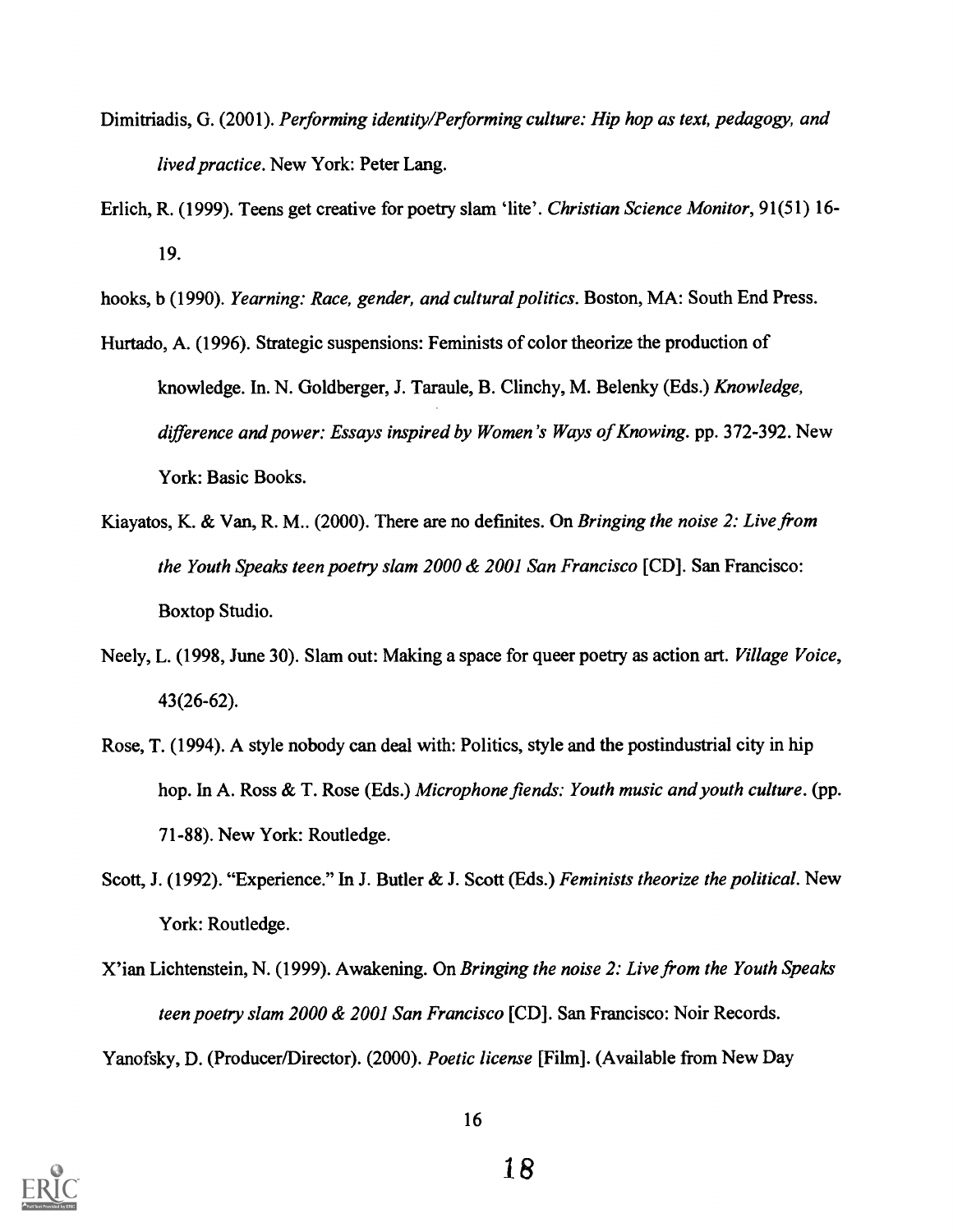Films, 22D Hollywood, Hohokus, New Jersey, USA 07423)



 $\hat{\mathcal{L}}$ 

 $\sim$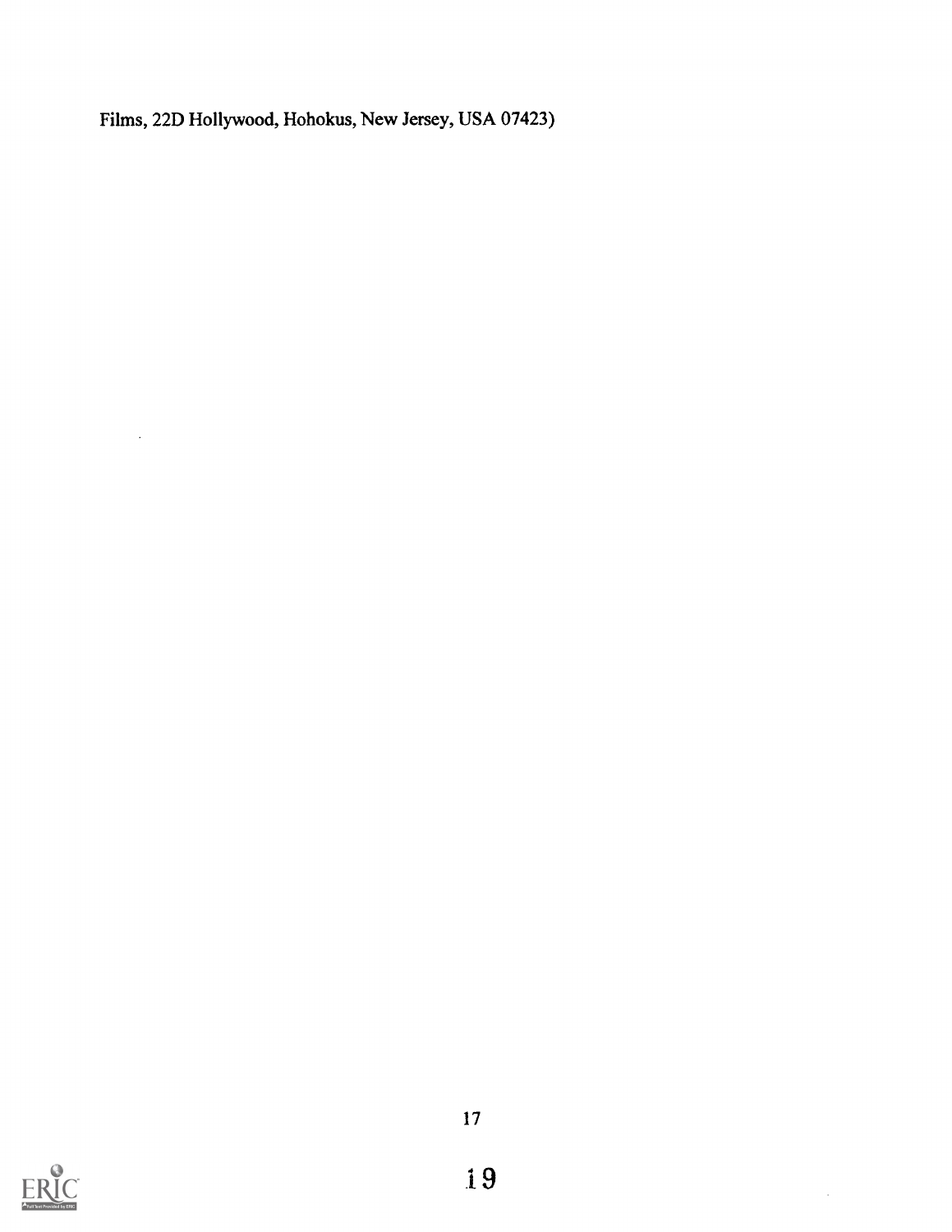

#### U.S. Department of Education

Office of Educational Research and Improvement (OERI) National Library of Education (NLE) Educational Resources Information Center (ERIC)



# REPRODUCTION RELEASE

(Specific Document)

i. DOCUMENT IDENTIFICATION:

| Title: Narratives of youth: Cultural critique through Spoken word |                                              |
|-------------------------------------------------------------------|----------------------------------------------|
| Author(s): Barbara Sparks & Chad Grochowski                       |                                              |
| Corporate Source:                                                 | Publication Date:<br>$\int \psi(x) dx \gg 0$ |

#### II. REPRODUCTION RELEASE:

In order to disseminate as widely as possible timely and significant materials of interest to the educational community, documents announced in the monthly abstract journal of the ERIC system, Resources in Education (RIE), are usually made available to users in microfiche, reproduced paper copy, and electronic media, and sold through the ERIC Document Reproduction Service (EDRS). Credit is given to the source of each document, and, if reproduction release is granted, one of the following notices is affixed to the document.

If permission is granted to reproduce and disseminate the identified document, please CHECK ONE of the following three options and sign at the bottom of the page.

| The sample sticker shown below will be<br>affixed to all Level 1 documents             |                                                                                                                                                                  | The sample sticker shown below will be<br>affixed to all Level 2A documents                                                                                                                                                                                                                                                                                                                                                                                                                                       | The sample sticker shown below will be<br>affixed to all Level 2B documents                        |
|----------------------------------------------------------------------------------------|------------------------------------------------------------------------------------------------------------------------------------------------------------------|-------------------------------------------------------------------------------------------------------------------------------------------------------------------------------------------------------------------------------------------------------------------------------------------------------------------------------------------------------------------------------------------------------------------------------------------------------------------------------------------------------------------|----------------------------------------------------------------------------------------------------|
| PERMISSION TO REPRODUCE AND<br>DISSEMINATE THIS MATERIAL HAS<br><b>BEEN GRANTED BY</b> |                                                                                                                                                                  | PERMISSION TO REPRODUCE AND<br><b>DISSEMINATE THIS MATERIAL IN</b><br>MICROFICHE, AND IN ELECTRONIC MEDIA<br>FOR ERIC COLLECTION SUBSCRIBERS ONLY.<br>HAS BEEN GRANTED BY                                                                                                                                                                                                                                                                                                                                         | PERMISSION TO REPRODUCE AND<br>DISSEMINATE THIS MATERIAL IN<br>MICROFICHE ONLY HAS BEEN GRANTED BY |
|                                                                                        | TO THE EDUCATIONAL RESOURCES<br><b>INFORMATION CENTER (ERIC)</b>                                                                                                 | TO THE EDUCATIONAL RESOURCES<br><b>INFORMATION CENTER (ERIC)</b>                                                                                                                                                                                                                                                                                                                                                                                                                                                  | TO THE EDUCATIONAL RESOURCES<br><b>INFORMATION CENTER (ERIC)</b>                                   |
|                                                                                        |                                                                                                                                                                  | 2A                                                                                                                                                                                                                                                                                                                                                                                                                                                                                                                | 2B                                                                                                 |
|                                                                                        | Level 1                                                                                                                                                          | Level 2A                                                                                                                                                                                                                                                                                                                                                                                                                                                                                                          | Level 2B                                                                                           |
|                                                                                        | Check here for Level 1 release, permitting<br>reproduction and dissemination in microfiche or other<br>ERIC archival media (e.g., electronic) and paper<br>copy. | Check here for Level 2A release, permitting<br>reproduction and dissemination in microfiche and in<br>electronic media for ERIC archival collection<br>subscribers only                                                                                                                                                                                                                                                                                                                                           | Check here for Level 2B release, permitting<br>reproduction and dissemination in microfiche only   |
|                                                                                        |                                                                                                                                                                  | Documents will be processed as indicated provided reproduction quality permits.<br>If permission to reproduce is granted, but no box is checked, documents will be processed at Level 1.                                                                                                                                                                                                                                                                                                                          |                                                                                                    |
|                                                                                        |                                                                                                                                                                  | I hereby grant to the Educational Resources Information Center (ERIC) nonexclusive permission to reproduce and disseminate this document<br>as indicated above. Reproduction from the ERIC microfiche or electronic media by persons other than ERIC employees and its system<br>contractors requires permission from the copyright holder. Exception is made for non-profit reproduction by libraries and other service agencies<br>to satisfy information needs of educators in response to discrete inquiries. |                                                                                                    |
| Sign<br>here, $\rightarrow$                                                            | Sionature                                                                                                                                                        |                                                                                                                                                                                                                                                                                                                                                                                                                                                                                                                   | Printed Name/Position/Title:<br>e son-                                                             |
| Organization/Address:<br>avonnagoress:<br>North Cardlina State University              |                                                                                                                                                                  | Telephone:<br>E-Mail Address:<br>hanlaan n                                                                                                                                                                                                                                                                                                                                                                                                                                                                        | Date:<br>nccuc                                                                                     |

(over)